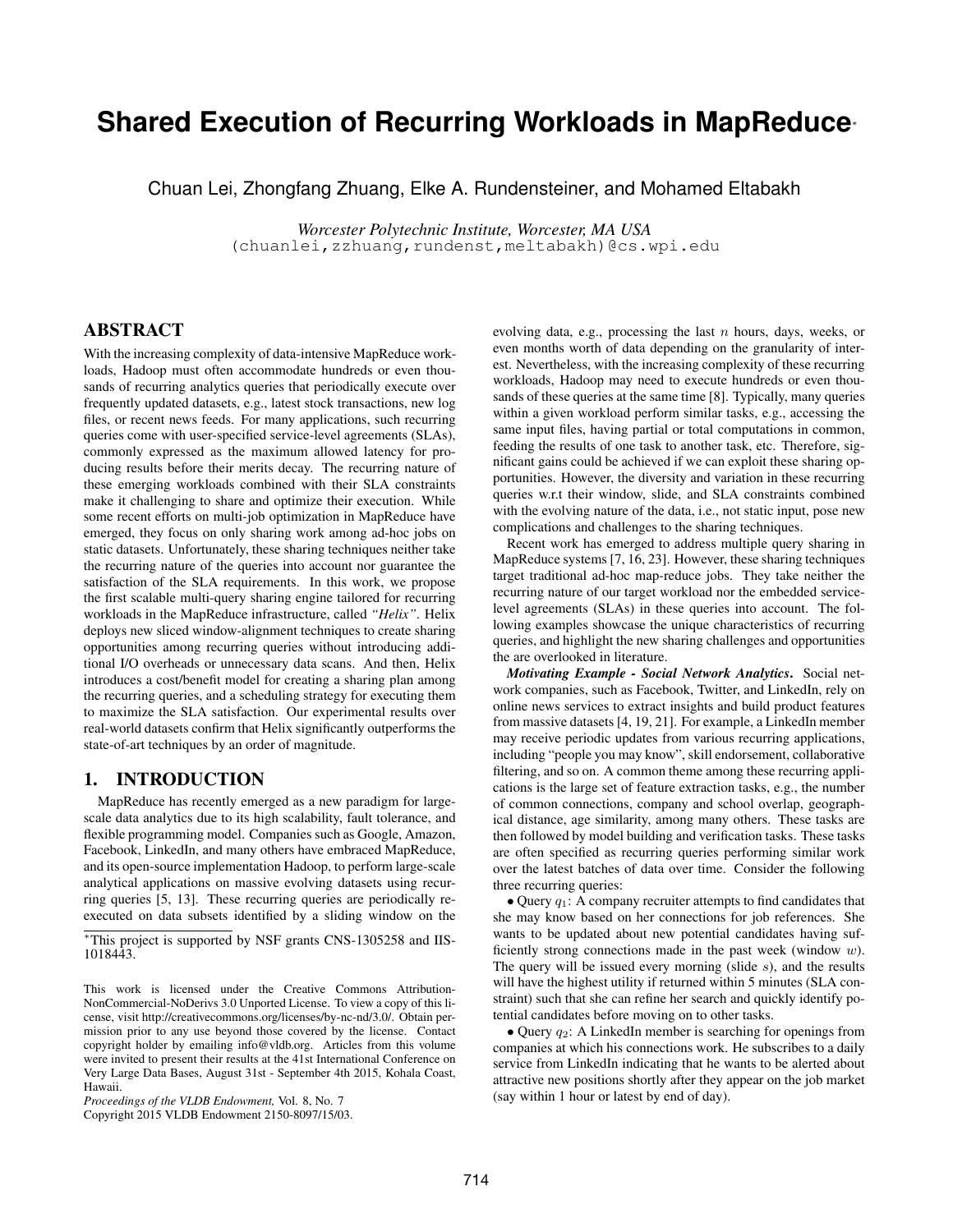• Query  $q_3$ : LinkedIn data scientists design a mining application that detects emerging patterns from online discussion groups over the last 10 days (window  $w$ ). They would like to find out the most sought-after skills required by mining job openings at the big data companies. The identified skills should be updated on a daily basis (slide s), and the results should be produced within 2 hours (SLA constraint) such that other predictive models can consume these results and decide on the recommendations to provide to LinkedIn service subscribers.

Computing the above queries involves deep analytical processing over large-scale data sets across multiple sources. However, these queries differ in their requirements and constraints, e.g., the SLA requirements for the three queries above vary significantly. Without taking these SLAs into consideration, existing multi-query optimization (MQO) techniques [16, 23] in MapReduce would choose to share the above three queries as one single map-reduce job to minimize the I/O overheads and the total execution time. However, this decision may fail to meet  $q_1$ 's SLA requirements since it has a tight constraint and may be penalized by being forced into sharing with  $q_3$ , which involves a data-intensive mining task. In contrast, an optimal solution could be the sharing between  $q_2$  and  $q_3$ , while executing  $q_1$  independently. Worse yet, the evolving nature of data sources - in contrast to the static sources explored by the current techniques - adds more complications. For example, without careful intervention, sharing  $q_1$  and  $q_2$  may not be beneficial due to their different job granularities, i.e.,  $q_1$  ( $w = 1$  week,  $s = 1$  day), versus  $q_2$  (w = 1 day, s = 1 hour).

Many data analytics applications, such as search query log processing [4], web crawling [3], and more, share similar characteristics as those illustrated in the above mentioned example. These applications involve the execution of many recurring jobs that may differ in their window constraints, SLAs, or both. Without taking these constraints into account, the sharing strategy employed by the state-of-art techniques [7, 16, 23] may cause more harm than good, e.g., missing important deadlines, and missing critical optimization opportunities.

*State-of-the-Art Techniques*. The closest related work falls into two major categories, namely *MQO* sharing techniques, and *SLAaware* strategies in MapReduce. Recently, MQO techniques for sharing similar work among a batch of ad-hoc map-reduce jobs have emerged [7, 16, 21, 23]. These techniques fall short in identifying and leveraging optimization opportunities unique to recurring queries. Wang et al. [23] proposed to group multiple jobs into a single job, and to share materialized map outputs among jobs. However, their solution, being oblivious to SLAs and window constraints, does not provide any system-level optimizations for recurring queries.

On the other hand, recent efforts in SLA-aware MapReduce techniques [3, 22, 25] either dynamically adjust resource allocation or exploit profiling to help jobs provision resources statically at startup. However, none of these efforts consider sharing among multiple map-reduce jobs. Moreover, they do not address challenges specific to recurring queries, e.g., understanding window semantics, incremental processing, and intermediate data reuse across the consecutive execution of a recurring query. The proposed Helix system is the first to combine the three worlds of *multi-query sharing*, *recurring query execution*, and *SLA-driven computations* together into a single coherent system.

*Challenges*. Sharing multiple recurring queries in MapReduce is an NP-hard problem. Its sub-problem, MQO in MapReduce, has been already established as an NP-hard problem [23]. Our problem is more challenging due to the following combined characteristics:

• Unmatched Scope of Interest. The scope of interest (window

 $w$ ) and execution frequency (slide s) of recurring queries may not be well aligned. Hence sharing recurring queries involving of identical (or similar) map-reduce jobs may not always be beneficial due to their differences in time and scope granularities.

• Variation in SLA Requirements. Each query has its own SLA parameter. This may prevent queries from fully sharing their execution with others−even if the other constraints are matching. That is, grouping queries without differentiating their SLAs may contradict their respective high-responsiveness requirements.

• Processing Evolving Datasets. Existing shared execution techniques in MapReduce [16, 23] assume that the inputs to their mapreduce jobs are static. In contrast, recurring queries consume evolving datasets and do not exhibit this convenient property of static inputs. Since the volume of the newly arriving data for a given query can have significant fluctuations, the optimization and sharing techniques are further complicated by having to adapt over time.

*Contributions*. To address the above challenges, we propose the *"Helix"* system, *the first MapReduce-based infrastructure for shared execution of recurring workloads under SLA-constraints*. Given a workload composed of recurring queries and their associated window and SLA constraints, Helix constructs a global shared execution plan over the evolving data sources. Helix first deploys *sliced window-alignment* techniques to discover sharing opportunities among the recurring queries. It then models the problem as the stochastic knapsack problem with uncertain weights [9]. Helix divides the optimization problem into two interleaved phases: (1) Creating a potential sharing plan that divides the queries into groups, and (2) Computing an execution scheduling for the groups within the given sharing plan. Helix iterates over these two phases and prunes the sub-optimal solutions as early as possible until it reaches an optimized shared execution plan for all recurring queries in one pass. This approach enables Helix to maximize the overall SLA satisfaction of the given recurring queries, while concurrently reducing the resources consumed due to shared execution. Our key contributions include:

• We formulate the problem of optimizing multiple recurring queries in MapReduce. We incorporate the queries' properties, e.g., window semantics, and SLA constraints, into the interleaved sharing and scheduling algorithms.

• We propose techniques for solving the *unmatched of Interest* problem over evolving data sources. We introduce the *sliced window alignment* strategy for pre-processing and partitioning the data into smaller segments. These techniques not only align queries for better sharing, but also reduce costs associated with the repeated loading costs among overlapping windows.

• We develop an SLA-driven optimizer that generates an execution plan for a given set of recurring queries which maximizes the overall SLA satisfaction. The optimizer exploits a Branch-and-Bound search strategy with various pruning strategies that effectively prune sub-optimal solutions as early as possible from the exponential search space - rendering the search tractable in practice.

• We build the Helix prototype engine on top of the open-source Hadoop platform. Our experimental study using real-world datasets demonstrates that Helix consistently outperforms state-of-the-art techniques. In many cases, Helix achieves an order of magnitude improvement in satisfying the SLAs by leveraging recurrence specific sharing decisions.

The rest of the paper is organized as follows. Section 2 introduces the recurring query model and the sharing techniques in MapReduce. Section 3 describes the window alignment techniques. Section 4 presents the proposed Helix optimization technique. Sections 5 and 6 discuss experimental results and related work, respectively. Section 7 concludes the paper.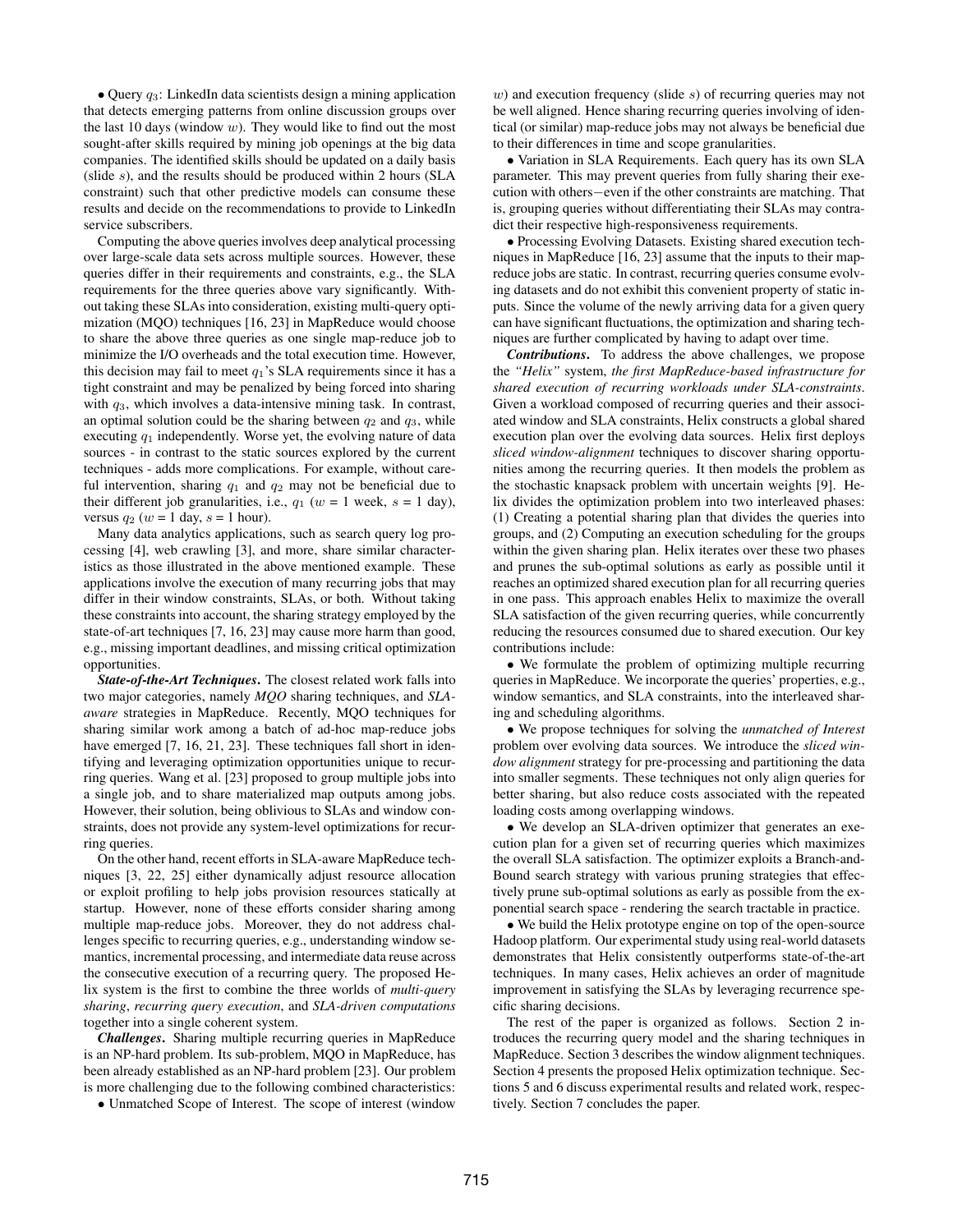## 2. PRELIMINARIES

Next, we introduce the recurring query model followed by a review of sharing techniques in MapReduce.

## 2.1 Recurring Query Model

*Query Parameters*. Recurring queries in MapReduce are first introduced in [13]. They execute periodically over evolving diskresident datasets, i.e., datasets stored in HDFS. In each execution, a recurring query *q(w, s)* bounds its computations over the evolving datasets by two configuration parameters *w* and *s*. The window *w* specifies the scope of data to process, while the slide *s* specifies the frequency of execution. For example, *q(w = 12 hours, s = 1 hour)* specifies a recurring query that executes every hour and processes all data within the last 12 hours.

*Input Timestamps*. Recurring queries process evolving data over time. Thus the timestamps associated with the data are important in our model. A data batch  $f_i$  received at time  $T_{fi}$  is annotated by the time  $T_{fi}$ . We assume that time ranges covered by different batch files do not overlap. That is, the time ranges covered by the tuples in files  $f_1, f_2, ..., f_n$ , are in the range of  $[T_i, T_{f1}), [T_{f1}, T_{f2}), ...$ ,  $[T_{fn-1}, T_{fn})$  with  $T_{fi} < T_{fi+1}$ . Therefore, there is an order among the files, but there are no order constraints among the tuples within each file. The above model is common in most data analytics applications. For example, in log processing, the system may collect the log files every other hour from multiple machines, merge them without sorting, and upload the file into HDFS as a new batch. Between two consecutive executions  $E_i$  and  $E_j$  at times  $T_i$ and  $T_i$ , where  $T_i < T_j$ , the system may receive multiple batches of data in the form of HDFS files, say  $f_1$ ,  $f_2$ , ...,  $f_n$  at times  $T_{f1}$ ,  $T_{f2}$ , ...,  $T_{fn}$ , where  $T_i < T_{f1} < T_{f2} < ... < T_{fn} < T_j$ .

*Execution Model*. The Redoop system [13] is proposed to treat recurring queries as first-class citizen in the MapReduce infrastructure. A recurring query *q(w, s)* is registered in Redoop, where the *w* and *s* properties are defined as configuration parameters. Once registered, Redoop periodically triggers the execution of *q* according to its *w* and *s* parameters. The evolving inputs of *q* are consumed from a specific HDFS directory, while the outputs are also periodically produced to another HDFS directory. Given a recurring query *q(w, s)*, Redoop pre-processes the input data and subdivides the input files into smaller segments, called panes, with a refined granularity. The goal is that when the window of interest  $w$  slides by s, any overlapping data segments between the two consecutive executions do not need to be processed again. Therefore, the panebased partitioning divides a single query execution into a sequence of map-reduce jobs over non-overlapping pane inputs, each producing partial results. These partial results are then combined—using a user-defined function—to generate the final desired results. In order to do so, we assume that such recurring queries (e.g., aggregation and SPJ queries) are composable and can be incrementally computed. This execution strategy reduces the unnecessary I/O and CPU costs otherwise associated with repeated work across overlapping windows. Redoop also offers inter-window caching mechanisms that cache reduce input and output data for subsequent reuse. The cached data reduces redundant disk I/O operations. Although Redoop enables several unique optimizations to recurring queries, it is limited to processing the recurring queries in isolation, i.e., no sharing, and it also does not support SLA specifications.

The proposed Helix system overcomes the limitations of Redoop by enabling the sharing among multiple recurring queries and specifying the queries' SLAs. We extend Redoop's query model to enable the specifications of the SLAs, i.e., the query is defined as *q(w, s, SLA)*. The SLA parameter is expressed as a time-based function  $\vartheta(t)$  that indicates the merit of the query's results (a utility score) if delivered at a certain time  $t$ . Figure 1 shows two sample SLAs. The function in Figure 1(a) indicates that the results produced after time  $T_d$  are useless to the application, i.e., its utility becomes zero. Figure 1(b) shows an SLA function that decreases the result's utility monotonically as the query execution exceeds  $T_d = 10$  minutes. In general, Helix supports any non-increasing utility function as an SLA for recurring queries. In the remainder of this paper, we will use the SLA utility functions depicted in Figure 1 for demonstration purposes, both used in previous studies [17].



Figure 1: SLA Function

#### 2.2 MapReduce Sharing Techniques

We now briefly review sharing techniques among ad-hoc queries in MapReduce and discuss the associated key observations [16, 23]. For simplicity, we limit our example below to two jobs  $J_1$  and  $J_2$ . However, the sharing principles are generally applicable across  $n$ queries. In Section 3, we will explain why these techniques are not directly applicable to recurring workloads without customized optimizations.

*Sharing map input scans.* For two jobs  $J_1$  and  $J_2$  to share their map input scan, typically the input files, the input key, and the value types of  $J_1$  and  $J_2$  must all be the same in MapReduce settings. This allows  $J_1$  and  $J_2$  to be combined into one integrated job that shares the map input scan for the two jobs. To distinguish between the map outputs for such two jobs, we attach tags to the map outputs  $M_1$  and  $M_2$  respectively. In the reduce phase, the key/value pairs are pushed to appropriate reduce functions according to their attached tags. When all values associated with a key have been consumed, we generate the results for the jobs associated with that key. In this scenario, the savings result from scanning and parsing the map input only once.

*Sharing map functions.* Sometimes the map functions are identical and thus the map function can be executed only once. At the end of the map stage two streams are produced, each tagged with its job tag. If the map output is shared, then only one stream needs to be generated. Even if only some filters are common across both jobs, then it is possible to share parts of the map functions. Sharing parts of map functions involves identifying common subexpressions and filter reordering, both known to be hard problems.

*Sharing map outputs.* Assume that in addition to sharing map input scans, the map output keys  $K_1$  and  $K_2$  are the same for both jobs  $J_1$  and  $J_2$ . In that case, the map outputs for  $J_1$  and  $J_2$  can also be shared. Here map functions  $map_1$  and  $map_2$  are applied to each input tuple. Then the map output tuples produced by  $map_1$  are tagged with  $taq(1)$  only. If a map output tuple was produced from an input tuple by both  $map_1$  and  $map_1$ , it is tagged by  $tag(1, 2)$ . In the reduce phase, tuples in each group are distributed to the appropriate reduce function according to their tags. For example, if the tag of the value is  $tag(1, 2)$ , we distribute the same value to both reduce functions of  $J_1$  and  $J_2$  separately. In this scenario, sharing map outputs reduces the total size of the map outputs and hence the I/O sorting costs and communication costs.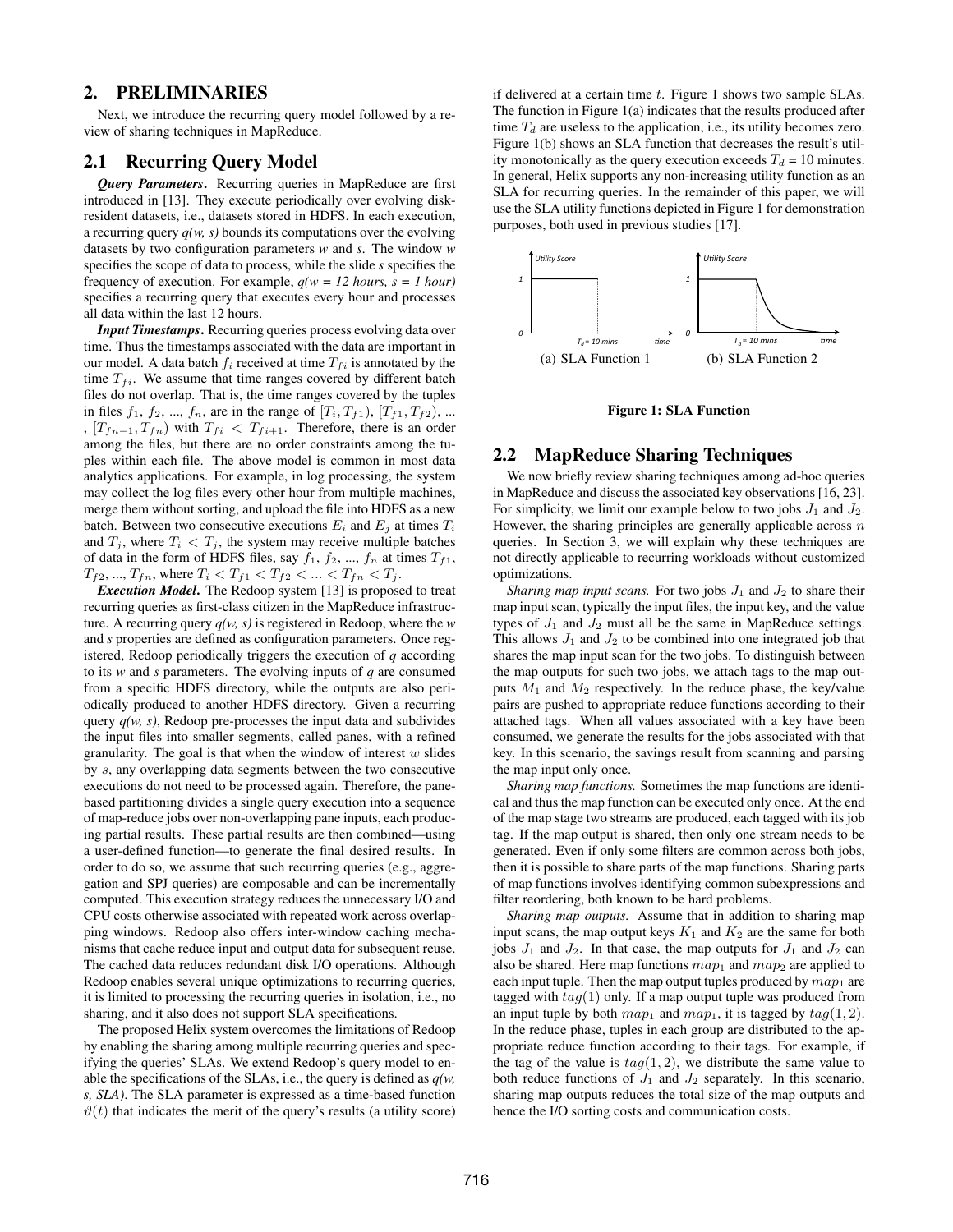*Sharing reduce inputs.* This technique requires that the map output keys  $K_1$  and  $K_2$  are identical for both jobs  $J_1$  and  $J_2$ . The key idea is to materialize the reduce input in the reduce phase of a job  $J_1$  so that subsequently it can be reused also by the reduce phase of  $J_2$ . In this way, the sorting and communication costs required for processing the reduce input are eliminated when processing  $J_2$ . Reduce inputs can be shared by a sequence of executions of one single recurring query. In this case, the amount of savings is determined by the overlapping data across multiple consecutive executions.

The Redoop system [13] exploits reduce input sharing to eliminate the unnecessarily I/O costs resulting from the overlapping windows. It maintains the reduce inputs on its local file system for subsequent reuse. Therefore these reduce inputs need not to be loaded, processed or shuffled again across windows. Hence the processing time for recurring queries is reduced.

In Helix, all of the above techniques for sharing recurring mapreduce jobs are taken into account. The Helix's optimizer (Section 4) exploits all appropriate sharing techniques in its branchand-bound optimization algorithm.

## 2.3 Helix Problem Definition

DEFINITION 1. *Given a workload of recurring queries* Q *=*  ${q_1, q_2, \ldots q_n}$ , where each recurring query  $q_i(w_i, s_i, \vartheta_i)$  is de*fined with the three constraints window size (*w*), slide (*s*), and SLA function (*ϑ*), the SLA-aware multiple recurring query optimization problem* is to find a shared execution strategy  $\mathcal{E}_{shared}$  of the *workload that maximizes the cumulative utility score of the queries in* Q*. Our goal is to*

$$
Maximize: \sum_{i=1}^{|Q|} uScore(q_i, \vartheta_i(t), \mathcal{E}_{shared})
$$
 (1)

*where* uScore *is defined as the utility score for*  $q_i \in Q$  *computed from its SLA function*  $\vartheta(t)$ *, assuming that the results are generated at time instant* t*.*

Finding the optimal solution for this problem is prohibitively expensive as discussed in Section 1. Orchestrating a shared execution of recurring queries with different SLAs is a stochastic knapsack problem, where the stochasticity comes from the fact that the utility score of a query is variable and depends on all previous decisions. Any solution to this problem would need to consider the unique characteristics of recurring queries.

# 3. WINDOW ALIGNMENT FOR RECURRING QUERIES

In this section, we present a new technique for the shared execution among multiple map-reduce recurring queries, call the *Sliced Window Alignment (SWA)*. The goal of SWA is to tackle the problem of different window constraints among queries, and thus create more opportunities for fine-grained sharing among recurring queries. Our approach first identifies the differences among the scope of interest of each query, and then partitions each of the input data sources into non-overlapping slices. The query processing over the slices produces partial results that can be used to answer multiple queries with little overhead. We first analyze the issues caused by the differences among the scope of interest of query executions (Section 3.1). And then, we propose a logical window slicing approach that partitions recurring query windows into aligned slices (Section 3.2). Since in Hadoop's context the slices will map to HDFS files, then special considerations needs to be taken into account to avoid creating many small files, which is not optimal

for Hadoop. Therefore, in Section 3.3, we presenting the mapping procedure from the logical sliced window to physical HDFS files.

## 3.1 Alignment Problem with Diverse Window **Constraints**

Given a set of recurring queries with varying window constraints, i.e., window  $(w)$ , slide(s), and start time (start), these parameters may not be well aligned. In this case, sharing work among recurring queries—even if they otherwise have identical tasks (e.g., map input scan, map task, etc.)—may not be beneficial due to their different time scope granularities. Shared query execution without proper data preparation may result in inefficiencies caused by problems of redundant data loading and/or repeated partial data recomputation, as illustrated in the following example.



Figure 2: Relation between Windows

EXAMPLE 1 (NAIVE SHARING). Assume that two queries  $q_1$ *and* q<sup>2</sup> *consume the same input data source and have identical map outputs, with*  $q_1.w = 20$ ,  $q_2.w = 15$ ,  $q_1.s = 10$ ,  $q_2.s = 10$ ,  $q_1.start$  $= 0$ , and  $q_2.start = 10$  (Figure 2(a)). Assume the input files [0-20] *(*F1*), and [20-30] (*F2*) are received in two batches at time T =* 20 and  $T = 30$ , respectively. Although  $q_2$  can share its execution *(i.e., partial input scan and the associated map output) with the first execution of* q<sup>1</sup> *over the input file [0, 20], the remaining data [20-25] for the execution of* q<sup>2</sup> *would still need the data from [10- 20] in order to produce complete results for* q2*. In this case, the input file [0-20] has to be loaded and processed again for*  $q_2$ *, causing redundant data loading and repeated computations. Moreover, the execution of*  $q_2$  *would also need the data from [20-25] in the second input file [20-30], incurring unnecessary data loading from [25-30]. These operations are very expensive and would consume significant system's resources.*

EXAMPLE 2 (OPTIMIZED SHARING). *The ideal case would be to partition the received input files into smaller slices [0-10], [10-20], [20-25], and [25-30] (Figure 2(b)). The slice [10-20] serves both queries, while the slice [0-10] and [20-25] only serve* q<sup>1</sup> *and* q2*, respectively. In this case, each slice with appropriate time granularity would be processed only once - serving both jobs rather than causing unnecessary data loading and computation.*

# 3.2 Aligning Queries in Sliced Windows

We now explain how to best partition an input data source for evaluating recurring queries that reduces both the required I/O operations and computation costs. The idea of partitioning a data stream into slices was first introduced by Li et al. [14] in the panebased window approach. In this approach, all slices, also called panes, are of equal size. While this may be appropriate for partitioning the input data source for a single recurring query, it is not be the most effective approach in the multi-query scenario. Instead, we propose to partition a data source into possibly unequal slices for multiple queries with varying window constraints. We define the sliced window as follows.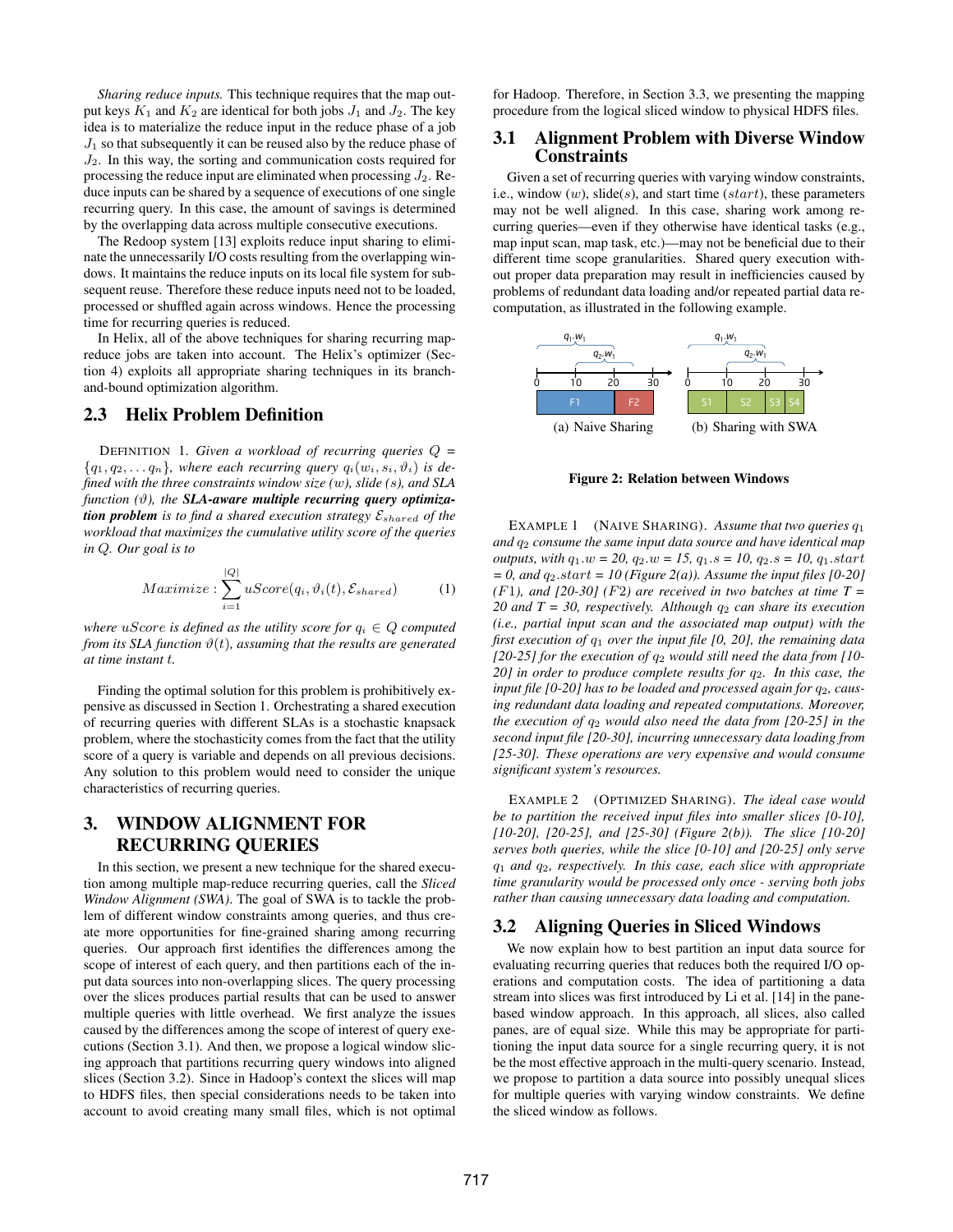DEFINITION 2. A window W of size  $|W| = w$  can be decom*posed into* m *slices*  $p_i$  *with*  $p_1$  *start* = 0,  $p_i$  *end* =  $p_{i+1}$  *start, and*  $p_m$ *end* = w. Each slice  $p_i$  has size  $r_i = (p_i$ *end* –  $p_i$ *start*)  $\forall$  *I*  $1 \leq i \leq m$ . The slices of W are denoted as  $W(r_1, \ldots, r_m)$ , and the *ending position of the i-th slice*  $p_i$  *is defined relative to the start of W* as  $p_i$ *.end* =  $r_1 + ... + r_i$ *.* 

We start with  $Q$ , a set of n recurring queries that access the same input data sources, where each query  $q_i$  in  $Q$  has different window sizes  $w$ , slides  $s$  and logical start times  $start$ . For simplicity, here we first assume that the start time is the same across all queries. Later, we will relax this constraint. With varying window sizes and slides, we need to find a single *common window* that consists of at least one or multiple consecutive executions of each query  $q_i$ . Thus the period of this common window is the lowest common multiple  $(LCM)$  of the slide  $q_i.s$  of each query.

EXAMPLE 3. *Given two queries*  $q_1$  *and*  $q_2$ *, with*  $q_1$  ( $w = 7$ *,*  $s = 4$ *)* and  $q_2$  (w = 9, s = 6). We note that  $q_1$  and  $q_2$  have *different slides, namely, 4 and 6. We thus stretch them respectively by factors of 3 and 2 to produce a common window of period 12.*

Knowing the size of the common window, we adopt the *paired window* approach [10] to partition it with unequal slice sizes according to the window sizes and slides of  $q_i \in Q$ . A sliced window of period s is partitioned into a pair of slices, i.e.,  $p_1 = w$  mod s and  $p_2 = s - p_1$ . Partitioning a window into two slices never creates more slices than the pane-based window approach. Thus it is always better than, or at least as good as, pane-based windows in the context of MapReduce systems. The reason is that in general it may not always be beneficial to execute a job with very small files. The detailed reasons will be explained in Section 3.3.



Figure 3: Sliced Window Example

EXAMPLE 4. *Here we continue using Example 3 to demonstrate our solution. The paired windows for*  $q_1$  *and*  $q_2$  *are* (3,1) and (3,3), respectively. Then the common window  $W = 12$  can *be partitioned into either* (3,1,3,1,3,1) based on  $q_1$ 's paired win*dow or (3,3,3,3) based on* q2*'s paired window. Lastly, we combine these two partition plans together to produce the sliced window* W *= (3,1,2,1,1,1,2,1), which can serve as the common executions of both queries. The thicker bars show the boundaries in the common sliced window* W *as shown in Figure 3(a).*

We now relax the constraint of identical logical start times of queries in Q. Namely, we allow queries with arbitrary logical start time. First we sort all queries by their logical start time in an ascending order. Then we define the time period from the start time of the first query and the start time of the last query as  $W_{start}$ . The period  $W_{start}$  can then be partitioned based on each query's  $q_i.start$ . The remaining part of the window of each query becomes the new window size w', i.e.,  $q_i.w' = q_i.w + q_i.start - W_{start}$ . The new  $q_i.w'$  with  $q_i.s$  are used to generate the common sliced window as described above.

EXAMPLE 5. *Now assume we have three queries*  $q_1$ ,  $q_2$ , and  $q_3$ , *with*  $q_1$   $(w = 9, s = 4, start = 0), q_2$   $(w = 9, s = 6, start = 2),$ *and*  $q_3$  ( $w = 5$ ,  $s = 2$ ,  $start = 1$ ). First, we have three queries  $q_1$ , q3*, and* q<sup>2</sup> *in an ascending order of their start time. Thus the period* Wstart *is 2, and this time period is partitioned into 2 slices due to* q3.start = 1*. The remaining part of the window of each query is*  $q_1.w' = 7$ ,  $q_2.w' = 9$ , and  $q_3.w' = 4$ . With these new window  $sizes\ q_i.w'$  and slides  $q_i.s$ , we have a common sliced window as *shown in Figure 3(b)*

In general, our SWA approach is a combination of building a common sliced window for all queries and using unequal slide sizes. The solution produced by the SWA algorithm is a set of boundaries that partition the common window into unequal slices. By processing at the sliced level of input data, we create more opportunities for fine-grained sharing among recurring queries. Moreover, having the input data in such fine-granularity can alleviate or even avoid redundant data loading and repeated partial data recomputation.

#### 3.3 From Slices to Physical Files

After computing the optimal slicing boundaries for input preprocessing, we need to store the data within each slice into physical HDFS files. However, this mapping is not straightforward because the size of each slice varies depending on the actual arrival rate of the corresponding data source. And thus, slices may generate many small HDFS files, which is not optimal for Hadoop's execution. The reason is that HDFS is optimized for processing large data files [13]. Therefore, reading through small files may cause lots of seeks and communications from datanode to datanode to retrieve each small file. If the file is very small and there are many such files, then each map task processes very little input yet imposes extra bookkeeping overhead. Such overhead may offset the potential computational savings from our sliced window alignment solution. To avoid such scenario, we propose a strategy that maps a common sliced window plan to physical files in HDFS. The decision chooses the most effective method of representing the slices according to a predefined minimal granularity. The following two cases show the options that Helix adaptively chooses from.

First, one slice corresponds to exactly one physical file. Depending on the chunk size on HDFS (e.g., default size 64MB), this file may have one or more chunks. On the other hand, multiple slices together may correspond to one physical file. Namely, when the input data rate is not intensive, multiple logical slices are mapped to one physical file by a partition executor that implements the instructions encoded in the common sliced window produced by the SWA approach. The data records are hashed to their corresponding slices based on their timestamps during the loading time. The partition executor piggybacks the slice creation step with the loading step, i.e., while a given input file is being loaded into HDFS, the partition executor partitions the records on-the-fly to the corresponding slices.

We also introduce a special file header to boost performance for locating selected slices in the second case. Specifically, when a single file contains multiple logical slices, the entire file is not always required by an operation. Thus, a special header for such a file is designed to reduce the latency of finding the required logical slices. This is particularly effective when a file contains a large number of slices caused by a relatively low input rate over a given time period. Having such optimization on mapping logical data units to physical files, Helix avoids creating excessively small files in Hadoop.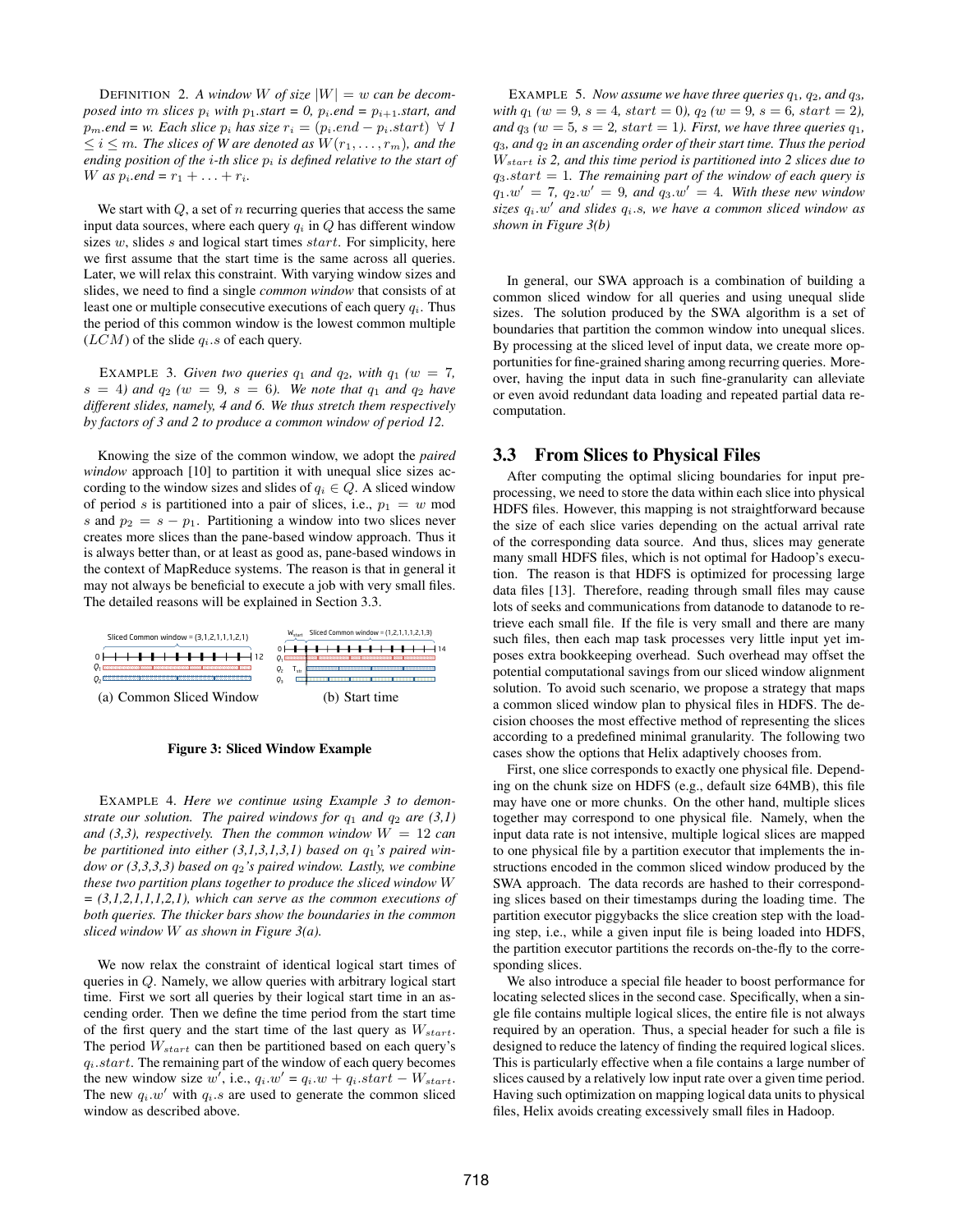# 4. SHARED RECURRING QUERY OPTIMIZATION

In this section, we describe how to find a shared execution plan for a given set of recurring queries Q. Each of these queries retrieves its inputs in the form of sliced windows described in Section 3.3. The shared execution plan should maximally satisfy the SLA associated with each query  $q_i \in Q$ , i.e., maximizing the sum of the utility score of  $Q$ . The problem has two dimensions:  $(1)$ identifying the sharing groups, i.e., the queries that will be grouped together to share their executions, and (2) identifying the execution order among these groups. What makes our optimization problem challenging is not only that the solution to each of these subproblems is NP-hard, but also that they are interdependent, as illustrated in the following example.

EXAMPLE 6. *Continuing with our motivating example in Section 1, assume that the utility score for all three queries*  $q_1$ *,*  $q_2$ *<i>, and* q<sup>3</sup> *follows the SLA function depicted in Figure 1(a), i.e., the score is 1 if the queries finish before time*  $T_d$ *, and 0 otherwise. Assume that*  $\{\{q_1, q_3\}, \{q_2\}\}\$  *is the best grouping solution w.r.t computational savings, e.g.,* q<sup>1</sup> *and* q<sup>3</sup> *share a lot of their computations. However, sharing*  $q_1$  *and*  $q_3$  *would result in missing*  $q_1$ *'s deadline due to the data-intensive tasks involved in* q3*. The estimated utility score of group*  $\{q_1, q_3\}$  *in turn would be 1. Therefore,*  $q_2$  *would be scheduled ahead of* {q1, q3} *because it has shorter execution time compared to group*  $\{q_1, q_3\}$ *. This way only*  $q_1$ *'s deadline will be missed and hence the total utility score of executing all three queries would be 2. On the contrary, if we choose to share*  $q_1$  *and* q<sup>2</sup> *together (although their amount of sharing can be small), then the utility score of this group will be 2 since the execution time can meet the SLA functions from both queries. In this case,*  $\{q_1, q_2\}$ *is scheduled ahead of* q<sup>3</sup> *since* q<sup>3</sup> *has a relatively loose deadline. Therefore the total utility score would be 3 in total.*

In brief, we may need to change the execution order of query groups according to different grouping decisions in order to achieve a better shared execution plan. In the following, we define the concepts of *shared grouping* and *execution ordering*.

DEFINITION 3 (SHARED GROUPING). *Given a set of recurring queries*  $Q = \{q_1, q_2, \ldots, q_n\}$ . A set of query groups  $G = \{G_1, G_2, \ldots, G_n\}$  $G_2, \ldots, G_k$ *, where each*  $G_i$  *is a subset of Q, is called a shared grouping solution* GS*, if it satisfies the following two conditions:*

 $(I)$   $G_i \bigcap G_j = \emptyset$ ,  $\forall i, j : 1 \leq i, j \leq k, i \neq j$ ;

 $(2) \bigcup G_i = Q$ , namely, the union of all  $G_i$  forms the entire set of *recurring queries* Q*.*

DEFINITION 4 (EXECUTION ORDER). *In a shared grouping* solution GS, the start execution time of  $G_i$  is denoted by  $t_i^{start}$ *,* and its end execution time is denoted by  $t_i^{finish}$ . We assume that *each query group will use all of the available resources to finish as early as possible. Therefore, a valid execution order, denoted*  $as \ EO = \langle G_i \rightarrow G_j \rightarrow \ldots \rightarrow G_x \rangle$ , *is a sequential ordering for*  $G_i \in GS$ .

*Problem Complexity.* Sharing among *n* map-reduce jobs without taking into account the recurring query constraints has been shown to be an NP-hard problem [16, 23]. Adding the execution ordering problem of the shared query groups to the optimization problem introduces a second dimension, which turns the shared execution of recurring workloads into a bilinear optimization problem. As we illustrated in Example 6, if we change which queries to share then this also affects the overall ordering of shared query execution, and vice versa. The bilinear nature of the problem renders exhaustive techniques, like brute-force and greedy optimization, infeasible. Solving the ordering problem independently of the sharing problem will result in sub-optimal solutions for this bilinear problem. In essence, the shared execution of recurring workloads problem is equivalent to the stochastic knapsack problem [9] with uncertain weights, where the stochasticity comes from the fact that the utility score of a query is variable and depends on all previous decisions.

Worse yet, in order to decide on the best execution ordering within a shared grouping solution, accurate progress estimations for map-reduce jobs are required to estimate when each group ends, and thus compute its expected utility score. Progress estimation in MapReduce is in itself a challenging task due to the factors of distributed processing, concurrency, failures, data skew, and other issues. This problem has received relatively limited attention, e.g., ParaTimer [15], which attempted to estimate the progress of ad-hoc map-reduce jobs.

In the proposed technique, we will explore a branch-and-bound (B&B) optimization strategy that solves a wide variety of combinatorial problems. Conceptually, B&B systematically enumerates a lattice-shaped search space, where each node represents a possible shared grouping. In each node, all possible execution orderings are considered. Figure 4 demonstrates a lattice-shaped search space for a set of queries of size  $n = 4$ . Node "1/2/34" corresponds to a shared grouping that consists of three query groups  $\{\{1\}, \{2\}, \{3, 4\}\}\$ . This particular shared grouping is associated with a list of 6 execution orderings, in which  $\langle \{1\}, \{2\}, \{3, 4\}\rangle$ is assumed to achieve the highest utility score among 6 different orderings. This score, 2.6 in this case, is attached to the node "1/2/34". Clearly, a brute-force searching algorithm for the entire space is prohibitively expensive. Our proposed B&B algorithm efficiently traverses this search space using two strategies as pruning functions to effectively discard the sub-optimal candidates at the sharing group level and the execution order level, respectively.



Figure 4: Lattice-Shaped Search Space

## 4.1 Optimization Strategies

In the following subsections, we present two strategies that help pruning the exponential search space and reaching a solution in a practical way.

#### *4.1.1 Sharing Strategy*

The goal of the proposed sharing strategy is to efficiently produce a good shared grouping solution  $SG$ . This solution can  $SG$ then be used as a bound to evaluate how good other candidates are and to prune sub-optimal candidates as early as possible.

The sharing strategy first identifies all query groups from the given set of recurring queries Q. Each group is associated with a weight which represents the benefit of exploiting the sharing techniques described in Section 2.2 versus not exploiting them w.r.t the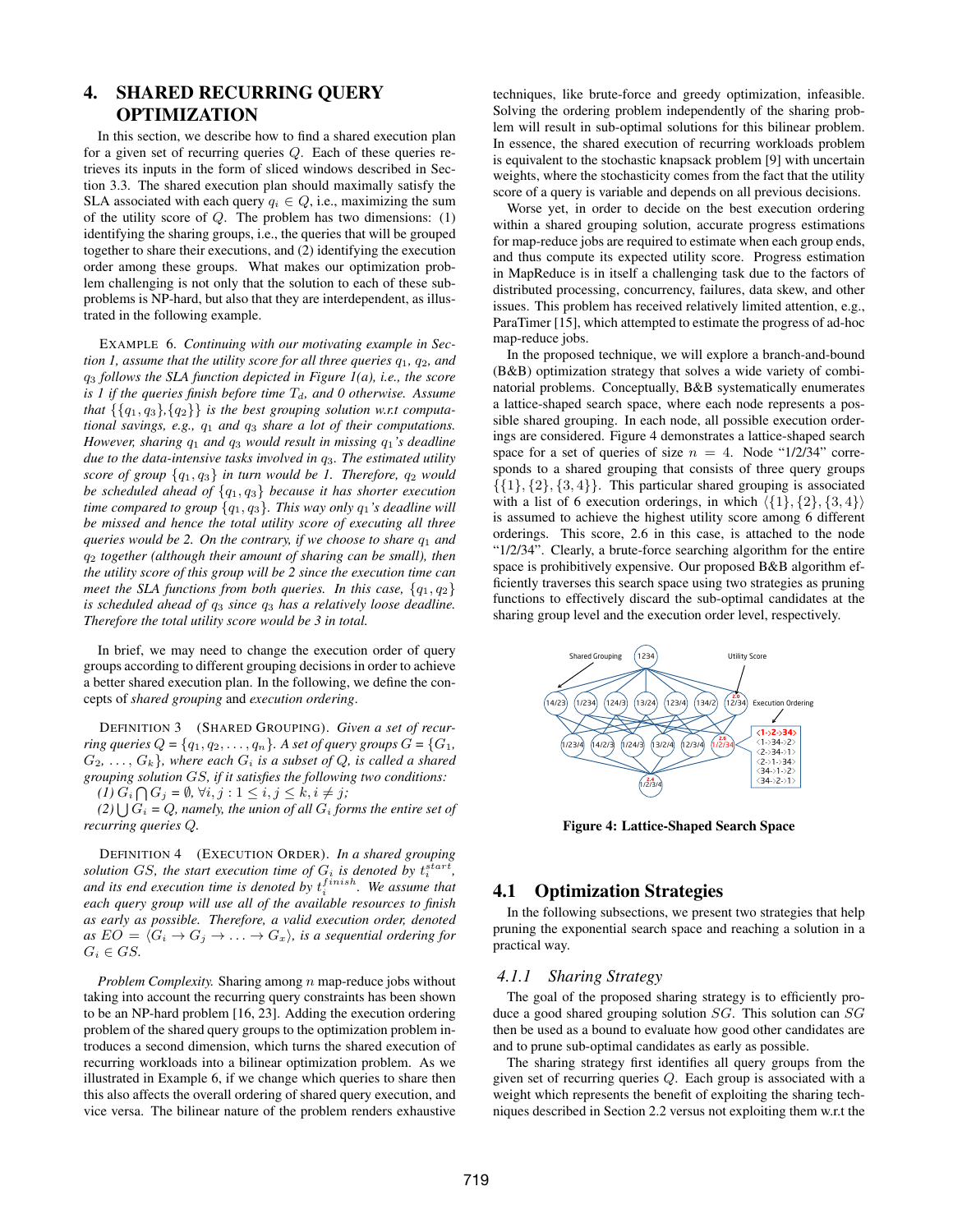utility score gain. The benefit value  $bVal$  is obtained as follows:

$$
bVal = \frac{\vartheta(t_{shared})}{Cost_{shared}(G_i)} - \frac{\sum_{j=1}^{|G_i|} \vartheta(t_j)}{\sum_{j=1}^{|G_i|} Cost(q_j)}
$$
(2)

where  $Cost_{shared}(G_i)$  and  $\sum_{j=1}^{|G_i|} Cost(q_j)$  denote the estimated costs of executing shared query group  $G_i$  and the total costs of executing each query in  $G_i$  in isolation, respectively.  $\vartheta(t_{shared})$ and  $\sum_{j=1}^{|G_i|} \vartheta(t_j)$  denote the utility score of the shared execution of  $G_i$ , i.e., all queries in  $G_i$  end at time  $t_{shared}$  and the total utility score by running these queries in a non-shared fashion. The intuition behind Equation 2 is to show the utility benefit per unit of cost between the shared and non-shared executions. A higher  $bVal$ indicates that the sharing in  $G_i$  is rewarding and should be given a higher priority. To avoid re-inventing the wheel, we exploit the cost model established in [23] to obtain the costs of shared execution of  $G_i$ . This cost model takes into consideration all MapReduce sharing techniques to estimate the costs.

Conceptually, the next step is to form all possible shared groupings based on the identified query groups, calculate the total  $bVal$ of each query group, until we select the shared grouping with the largest total  $bVal$  as the final solution. Given Definition 3, and the benefit model of each candidate, our shared grouping problem can be mapped to a well-known graph problem, i.e., finding the Maximum Independent Set.

DEFINITION 5 (PROBLEM MAPPING). *Given a set of all possible query groups, we define an undirected graph*  $G = (V, E)$ *, where*  $v_i$  *denotes a query group, and an edge*  $e(v_i, v_j)$  *denotes that*  $v_i$  and  $v_j$  do not meet Definition 3. Now, our goal is to find a maxi*mum independent vertex set*  $V_i$ *, among all possible*  $V_i \subset V$ *, where no vertices in* V<sup>i</sup> *are connected, with the largest overall* bV al*, i.e.,*  $max_{V_i}(\sum_{v_i \in V_i}bVal(v_i))$  with  $\bigcup V_i = Q$ .

The maximum independent set is known to be a NP-hard problem [8]. Clearly, it is prohibitively expensive to create all possible shared groupings and to select the one with largest total  $bVal$ . Therefore, we now propose a greedy search strategy to find a good shared grouping solution (shown in Algorithm 1).

| <b>Algorithm 1</b> SharedGrouping() Algorithm                    |  |  |
|------------------------------------------------------------------|--|--|
| <b>Input:</b> A set of query groups $G$                          |  |  |
| <b>Output:</b> A shared grouping solution sol                    |  |  |
| 1: for $G_i$ : G do                                              |  |  |
| 2: if $G_i.bVal < 0$ then                                        |  |  |
| 3:<br>$G$ remove $(G_i)$ // remove groups with negative benefits |  |  |
| $4:$ end if                                                      |  |  |
| $5:$ end for                                                     |  |  |
| 6: sort(G) // sort groups by $G_i.bVal$                          |  |  |
| 7: $sol \leftarrow \phi$                                         |  |  |
| 8: for $G_i$ : G do                                              |  |  |
| 9: if !isOverlapping( $G_i$ , sol) then                          |  |  |
| sol.add( $G_i$ ) // add query group $G_i$ to the solution<br>10: |  |  |
| $11:$ end if                                                     |  |  |
| $12:$ end for                                                    |  |  |
| 13: return sol                                                   |  |  |
|                                                                  |  |  |

The time complexity of Algorithm 1 depends on the number of query groups  $|G|$ . Suppose there are *n* candidates, the sorting function can finish in  $O(n \log n)$  time. The time complexity of conflict check depends on the size of sol set, which is at most  $n$ . Thus, the upper bound complexity of conflict check for  $n$  candidates is

 $O(n^2)$ . However, the solution set sol would not be large in practical due to the sharing conflict check as discussed above. Thus the worst case time complexity of our greedy algorithm is  $O(n^2)$ .

The solution produced by Algorithm 1 serves as an initial and reasonable guideline about which queries should be shared. The overall SLA satisfaction of such shared grouping solution serves as a bound for B&B algorithm as well. More specifically, any other shared grouping solutions should have better or at least identical SLA satisfaction in order to be considered as a final solution for our shared execution problem. In Section 5.3, our experimental results illustrate that this strategy effectively helps the B&B algorithm find the optimized shared execution plan for given recurring workloads.

#### *4.1.2 Ordering Strategy*

In addition to the sharing strategy, our Helix optimizer also uses the ordering strategy. Based on the shared grouping (e.g., Node  $\{\{1\},\{2\},\{3,4\}\}\$  in Figure 4) produced by Algorithm 1, we make a decision on the global execution ordering EO of its groups (e.g.,  $\langle \{q_1\} \rightarrow \{q_2\} \rightarrow \{q_3, q_4\} \rangle$  in Figure 4). If the global execution ordering EO based on the given shared groups is found to be suboptimal (described in Section 4.2.1), then the Helix's optimizer will repeatedly request other shared groupings. The ordering solution for a given shared grouping can be easily computed, provided that the utility scores of all recurring queries are known at given time t. This is a big advantage of recurring queries that Helix will make use of. In the recurring workload context, all queries periodically execute over the same evolving data sources. Thus, Helix deploys a monitoring and profiling techniques that tracks the consecutive execution of each recurring query, and builds a profile for each query. The profile contains statistics for each execution, e.g., the execution time, the amount of data processed, the number of mapper and reducers used. According to these statistics, the estimation accuracy of the current execution as well as the associated utility score can be gradually improved.

The ordering strategy exploits the observation that if a sequence of recurring queries or query groups are to be executed, executing the one with the higher utility score first and also the lower execution costs first likely results in higher global utility scores. The benefits come mainly from the fact that choosing such query can return a higher utility score per unit of cost,  $\vartheta_i(t_0)/Cost(q_i)$ , in which  $\vartheta_i(t_0)$  is the initial utility score of  $q_i$ . In order to efficiently produce the solution, we exploit greedy approximation algorithm to solve the relaxed problem of stochastic knapsack problem [9]. In this case, all queries and query groups are sorted in decreasing order of utility score per unit of cost ratio. The ordering strategy then computes the total utility score achieved by this order. For instance, if  $q_1$ ,  $q_2$ , and  $q_3$  have exactly the same costs, but their utility scores at a given time  $t$  are 1, 0.2, and 0.6, respectively, then the ordering should be  $q_1$ , and then  $q_3$  followed by  $q_2$ .

The ordering strategy is not reducing the solution space by omitting sub-optimal decisions, but instead it gives us a greedy direction on how to start exploring the solution space.

## 4.2 Helix Algorithm

Now we present our Helix optimization algorithm. The goal is to produce a globally efficient shared execution plan, given a recurring workload  $Q$  with resources  $R$ . Before presenting the algorithm, we will discuss how to use the solution produced from the above two strategies as bounds to safely prune the sub-optimal candidates.

#### *4.2.1 Pruning in B&B*

As already explained in the previous two strategies, we have two initial bounds for the B  $\&$  B method, a bound for sharing groups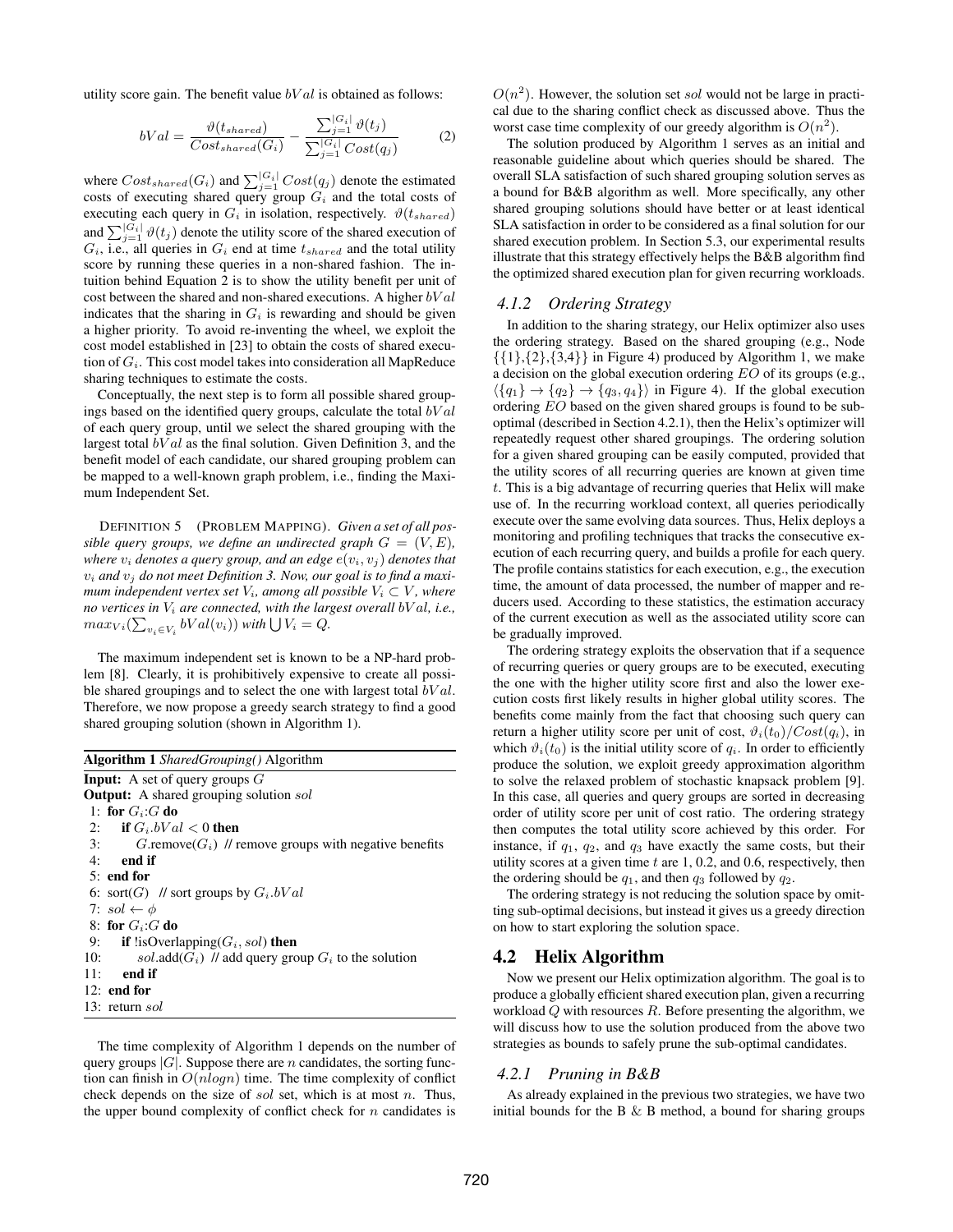and a bound for execution ordering. Given that both bounds can be produced by fast run-time algorithms, they can be used as effective approximations towards the final solution. The key idea of the proposed B&B algorithm is that if the initial bounds are better than the upper bound (optimistic bound) for the current candidate under consideration, then this candidate—and all its sub-solutions—can be safely discarded from the search. If a candidate has a higher utility score compared to the initial bounds, then they will be replaced by this new candidate. Hence, these two bounds record the minimum upper bound seen among all candidates examined so far. Next, we introduce two lemmas that guarantee the safe pruning for the B&B method. Thus the B&B method is guaranteed to find the optimal solution of shared execution of recurring workloads.

LEMMA 1. *Given an execution ordering of a subset of query groups*  $G_i \in SG$  *and the utility score associated with this ordering* (denoted as  $uScore_{G_i}$ ), and the rest query groups  $G_j\in SG$ , if the *highest utility score of*  $G_j$  *(denoted as*  $uScore_{G_j}$ *) plus*  $uScore_{G_i}$ *is less than the utility score of the ordering bound*  $uScore_{OB}$ , then *the candidates constructed by combining the existing ordering of*  $G_i$  *and all permutations of the execution ordering of*  $G_i$  *can be pruned safely.*

EXAMPLE 7. *Assume that we have 5 recurring queries and the query groups are*  $\{q_1, q_2\}$ ,  $\{q_3\}$ ,  $\{q_4\}$ , and  $\{q_5\}$ . We further as*sume that the highest utility score seen so far is 4.2 (i.e., the ordering bound). Assume that the utility score of the execution ordering of*  $\langle \{q_3\} \rightarrow \{q_4\} \rangle$  *is 1, and the highest utility score of the other two query groups, i.e., assuming they will execute at the same time, is 3. Then the highest utility score achievable (1+3=4) is still less than the ordering bound (4.2). In this case, we do not need to examine the detailed execution ordering among*  ${q_1, q_2}$ *and* {q5}*, and all shared groupings resulted from their different execution ordering, i.e.,*  $\langle \{q_3\} \rightarrow \{q_4\} \rightarrow \{q_1, q_2\} \rightarrow \{q_5\} \rangle$  *and*  $\langle \{q_3\} \rightarrow \{q_4\} \rightarrow \{q_5\} \rightarrow \{q_1, q_2\} \rangle$ *, can be pruned safely.* 

LEMMA 2. *Given a shared query group, if the utility score of this query group at time* t *is less than the one of executing all queries in this group in a sequential order, all candidates that contain this query group can be safely pruned.*

EXAMPLE 8. Assume that we have 4 recurring queries  $q_1$ ,  $q_2$ ,  $q_3$ *, and*  $q_4$ *. If the utility score of a shared query group*  $\{q_1, q_2\}$  *is less than executing* q<sup>1</sup> *and* q<sup>2</sup> *in a sequential order, grouping* q<sup>1</sup> *and* q<sup>2</sup> *together is not beneficial with respect to the utility score, even they may have significant computational savings. Any solution candidates with group* {q1, q2} *should be pruned from consideration.*

Due to the space limitation, the detailed proof of Lemmas 1 and 2 can be found in our technical report [12].

#### *4.2.2 Branch and Bound Algorithm*

Now we present our B&B method for determining shared execution plans of recurring workloads. The algorithm uses "nodes" to keep intermediate states. There are three types of nodes: the solution node, the live nodes and the dead nodes. A solution node contains a solution to the problem with highest utility score seen so far. The score assigned to a solution node is computed directly from the SLA functions. The algorithm may change the solution node as it explores the solution space. The solution with the highest score is the output of the algorithm.

Live nodes contain possible solution candidates to our problem and they are connected with other nodes. Once visited without being changed into a solution node, a live node is turned into a dead

node, meaning that we do not have to visit it again. In order to calculate the utility score of a live node, we plug in the estimated execution time into the SLA functions associated with the queries in this node, and the above two bounds to estimate the remaining part of the solution. A feature of Branch and Bound is that once we have reached a solution node, we can prune all live nodes that have a score lower than the score of the solution node. Recall that a live node has an estimated utility score (an upper bound score). Therefore, pruning these live nodes does not affect the optimality of the algorithm because the score of a live node means that as we explore this node and fully traverse all children, we will never reach a solution with a higher utility score. In other words, the score of a live node is the theoretical bound of the sub-tree of nodes.

The algorithm, described in Algorithm 2, uses a heap to maintain the set of live nodes sorted by their scores. The first node that enters the heap is the root node, a node that contains the solution produced based on our two strategies described in Section 4.1. The algorithm proceeds by removing the first node of the heap, and testing if it is a better solution or not. In case it is a solution that has a higher utility score than any solution we have seen before, we keep it. In the case that the active node is not a solution, all its child nodes are inserted into the heap. As already explained, we can prune a node and its corresponding sub-tree if it meets the pruning conditions we introduced in Section 4.2.1.

| <b>Algorithm 2 Helix Optimizer Algorithm</b>                              |
|---------------------------------------------------------------------------|
| <b>Input:</b> Query Set Q, Heap heap, Node root, Node tmp                 |
| <b>Output:</b> Node solution                                              |
| 1: solution $\leftarrow$ SharedGrouping(Q) // call sharing algorithm      |
| 2: solution.score $\leftarrow$ order(solution) // call ordering algorithm |
| 3: $Push(headp, root)$                                                    |
| 4: while $\text{IsEmpty}(heap)$ do                                        |
| 5:<br>$tmp \leftarrow Pop(headp)$                                         |
| 6:<br>$tmp.score \leftarrow order(tmp)$                                   |
| 7:<br><b>if</b> $tmp.score > solution.score$ then                         |
| 8:<br>$solution \leftarrow tmp$                                           |
| 9:<br>Node[] children $\leftarrow$ children $Of(tmp)$                     |
| 10:<br><b>for</b> Node $c \in children$ <b>do</b>                         |
| 11:<br>$c.score \leftarrow order(c)$                                      |
| 12:<br>Push(heap, c)                                                      |
| end for<br>13:                                                            |
| 14:<br>else if !groupPrune $tmp.score)$ then                              |
| 15:<br>Nodell children $\leftarrow$ childrenOf(tmp)                       |
| 16:<br><b>for</b> Node $c \in children$ <b>do</b>                         |
| 17:<br>$c.score \leftarrow order(c)$                                      |
| 18:<br>Push(heap, c)                                                      |
| end for<br>19:                                                            |
| 20:<br>end if                                                             |
| $21:$ end while                                                           |
| 22: return <i>solution</i>                                                |

Figure 4 shows an example of how Algorithm 3 explores the search space by traversing nodes. The root node at the bottom of the lattice-shape space holds a set of recurring queries with their optimal execution ordering (i.e.,  $\langle \{1\} \rightarrow \{2\} \rightarrow \{3\} \rightarrow \{4\} \rangle$ ). The value of the node is its estimated utility score. In the example of Figure 4, the root node has six child nodes. These child nodes have their query grouping fixed, meaning that this part of the solution will remain constant in their child nodes. For instance, a group of queries  $\{3,4\}$  is part of the query groups  $\{\{1,2\},\{3,4\}\}\$ and  $\{\{\{1\},\{2\},\{3,4\}\}\}\.$  During node traversal all possible sets of groups must be taken into account. In our example the child node of the root with highest utility score is traversed in the decreasing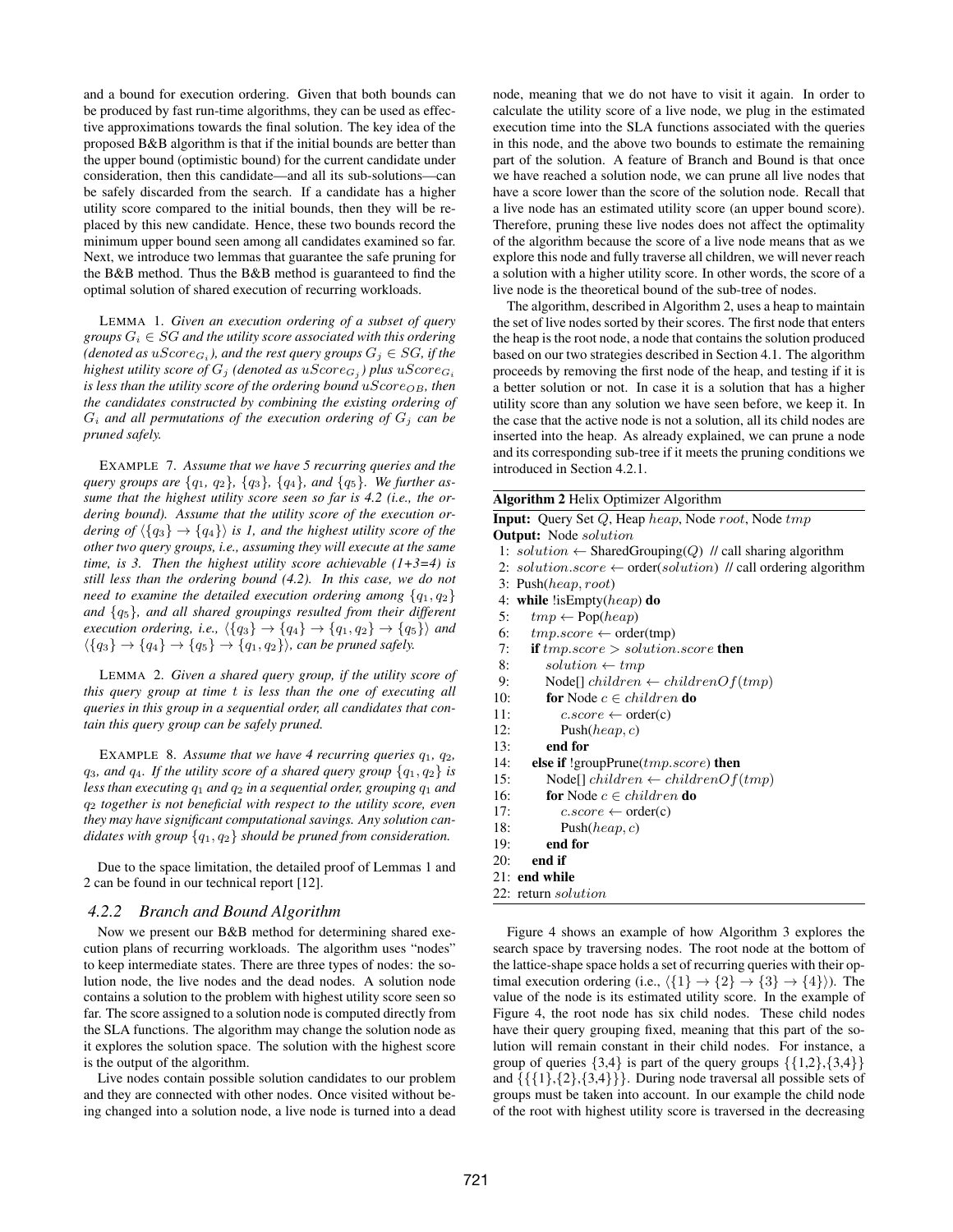order of their utility scores. Finally, at this point we should notice the importance of the sharing and ordering strategies. Without these two strategies, node  $\{\{1\},\{2\},\{3,4\}\}\$  has three child nodes that contains all possible groupings having {3,4} in the same group. The optimizer would have had to consider them all and their child nodes as well, for all possible execution orders of a total of 4 nodes  $(6+2+2+2+1) = 13$  in this case). Given the node  $\{\{1\},\{2\},\{3,4\}\}\$ fails to meet our grouping bound, it can be safely pruned so that only its siblings and their child nodes will be traversed.

## 5. EXPERIMENTAL EVALUATION

In this section, we describe the experimental study we conducted to evaluate Helix. We will show that: (1) Helix effectively supports shared execution of recurring queries by employing sliced window alignment techniques, (2) Helix maximally satisfies the SLA requirements specified in recurring queries, and (3) the effectiveness of Helix's optimization algorithm of finding the best shared execution plan for a given set of recurring queries.

#### 5.1 Experimental Setup & Methodology

*Experiment Infrastructure.* All experiments are conducted on a shared-nothing cluster with one master node and 40 slave nodes. Each node consists of 16 core AMD 3.0GHz processors, 32GB RAM, 250GB disk, and nodes are interconnected with 1Gbps Ethernet. Each server runs CentOS Linux (kernel version 2.6.32), Java 1.6, Hadoop 0.20.1. Each node is configured to run up to 8 map and 8 reduce tasks concurrently. The sort buffer size was set to 512MB, and speculative execution was disabled to boost performance. The replication factor is set to 3 unless stated otherwise.

*Datasets and Queries.* We use two real-life datasets for our experiments. The World Cup Click dataset [1] (256GB) contains records of more than 1.35 billion web requests made to 1998 World Cup Website. Another dataset is the latest high volume Wikipedia database [2] (400GB) being modified and updated continuously.

We focus on queries that involve join, project, and aggregate operations, which are fundamental operations not only in relational databases, but also in the emerging data analytics tasks described in Section 1. These queries were generated from the following query template: *select S1.T, sum(value) from S1, S2 where S1.a = S2.b group by S1.T*, where T is a randomly selected list of dimensional attributes. The default number of queries in a query batch was 20 unless otherwise stated. Each query is also assigned a query deadline that ranges from  $[0.3 - 1]$  of the query's window size w. These 20 queries' deadlines are uniformly distributed within this range. We execute each experiment three times. In the charts we report their average results.

*Metrics & Measurements.* Given a set of recurring queries, we measure the utility score of each query, and the average execution time for the recurrences of each query. The execution time of recurring queries is a common metric in data management systems, while the utility score is defined in Section 2.1. We do not include the data pre-processing time since it is performed on-the-fly during the loading time. It is hence negligible compared to the disk-based query processing in Hadoop. We verify Helix's effectiveness under different time-based utility functions. Table 1 summarizes the utility functions used in this study, which are also commonly used to specify SLA requirements [17]. We also evaluate the optimization overhead incurred by our optimizer with respect to its optimization time.

*Methodology.* We adopted the state-of-the-art method [13] to support single recurring query processing, and implemented the proposed Helix techniques for sharing execution of recurring workloads on top of the extended open-source Apache Hadoop. We compare three algorithms denoted Redoop, GGTMT, and Helix, respectively. Redoop [13] is the state-or-the-art approach for evaluating a recurring query in MapReduce. Two, GGTMT [23] only maximizes computational saving by combining both GGT (general grouping technique) and MT (materialization technique), without taking into consideration the SLA satisfactions. Regarding the efficiency of the Helix optimization algorithm, we compare it with the exhaustive (EXH) and random search (i.e., simulated annealing) algorithms (RAND).

| # | <b>Utility Functions</b>                                                                                      |
|---|---------------------------------------------------------------------------------------------------------------|
|   | F1 $\theta_{F1}(t) = \begin{cases} 1 & \text{for } t \leq t_d \\ 0 & \text{for } t > t_d \end{cases}$         |
|   | F2 $\theta_{F2}(t) = 1/\log(t)$                                                                               |
|   | F3 $\theta_{F3}(t) = \begin{cases} 1 & \text{for } t \leq t_d \\ 1/(t-t_d) & \text{for } t > t_d \end{cases}$ |

Table 1: Utility Functions Used in the Experimental Study

## 5.2 Helix Runtime Performance

We evaluate the effectiveness of our Helix solution from three perspectives. First, we demonstrate the effectiveness of Helix's sliced window alignment technique by comparing with GGTMT as it only targets on sharing techniques for ad-hoc queries over static datasets in MapReduce. Second, we demonstrate the sharing benefits gained by our Helix optimizer by comparing against Redoop as it aims to optimize for a single recurring query. Third, we evaluate the scalability of our Helix solution by varying four parameters, i.e., data size, number of queries, and cluster size.

#### *5.2.1 Effectiveness of Sliced Window Alignment*

Figure 5 illustrates the improvement of Helix over GGTMT. In this experiment, we fix the number of queries to 20 and the number of nodes to 40. The size of the dataset is 240 GB for each slide in the common sliced window. We vary a factor, called *overlap*, which corresponds to the amount of overlapping data between two consecutive windows of each query, to measure the effectiveness of Helix sliced window alignment technique.



(a) Execution Time (Aggregate) (b) Utility Score (Aggregate)

#### Figure 5: Effectiveness of Sliced Window Alignment

Helix's sliced window alignment technique substantially reduces the execution time while also increasing the SLA satisfaction as illustrated in Figure 5(a). Helix benefits from the sliced window alignment to avoid unnecessary data processing, resulting in a significant advantage over GGTMT. Helix processes the newly arriving data in a finer granularity. Moreover, the sliced window opens more sharing opportunities compared to the GGTMT technique.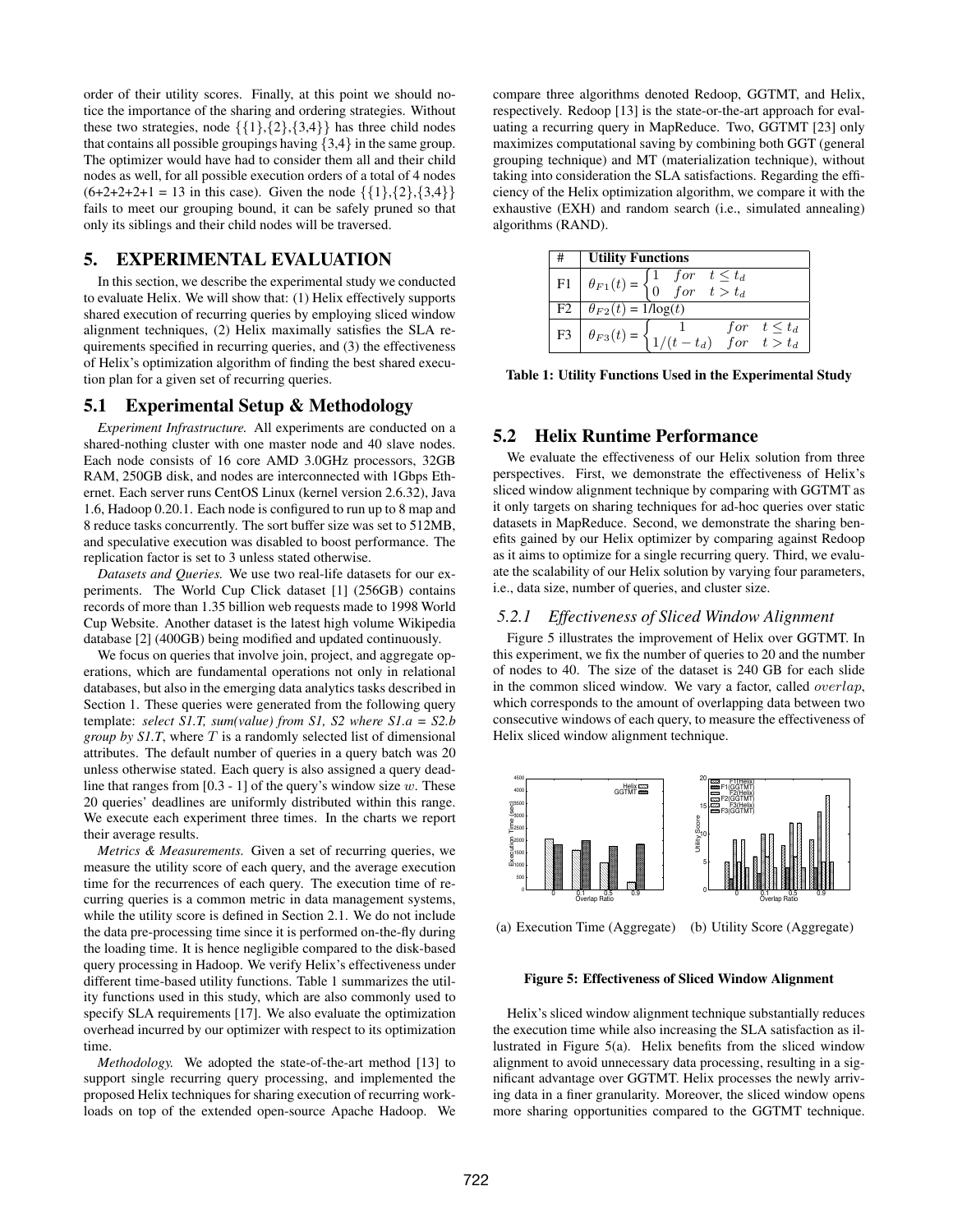Thus the execution time can be further reduced by up to 83% when overlap is 0.9. The result in Figure 5(b) show that Helix has a clear advantage over GGTMT with respect to the SLA satisfaction. Slicing a window into small chunks breaks the original query into multiple MapReduce jobs, which in turn provides more flexibility in choosing the appropriate queries to meet SLA requirements. The execution time and utility score of the join operation demonstrate a similar trend to the above aggregation operation. Due to the space limit, the join operation's results are given in [12].

#### *5.2.2 Effectiveness of Shared Execution*

In this sharing benefit experiment, we also use 20 queries, 40 nodes, and 240 GB data sets for each query recurrence. We again vary the overlap to evaluate the effectiveness of sharing techniques on multiple recurring query processing. Helix's sharing techniques significantly improve the performance in both metrics (i.e., the execution time and the utility score). The execution time of Helix is up to a maganitute faster compared to Redoop when there is no overlap. The trend changes when the overlap ratio is high (0.9). In this case, Redoop system can exploit the reduce input cache which is equivalent to our reduce input sharing in Helix. The savings gained from the reduce input caches contribute to the total savings more than other sharing opportunities such as map input scan or map output sharing. However, when overlap ratio decreases, the benefits of the other sharing techniques become significant. The total savings gained from all sharing techniques make the performance of our Helix system substantially exceeds that of the Redoop system.



(a) Execution Time (Aggregate) (b) Utility Score (Aggregate)

#### Figure 6: Significance of Sharing Benefits

The results in Figure 6(b) illustrate the improvement of Helix over Redoop. In all cases, even when overlap is 0, our Helix system achieves much better SLA satisfaction compared to Redoop. The reason is that Helix's shared execution plan is optimized for maximizing the SLA satisfaction. On the contrary, Redoop system is neither equipped with as many sharing techniques as Helix nor aware of SLA requirements associated with recurring queries. As expected, the results of the join operation verify the superiority of our Helix solution over Redoop in both metrics. These results can be found in [12].

#### *5.2.3 Putting It All Together*

In this set of experiments, we evaluate the effectiveness and scalability of our Helix solution by varying three parameters, i.e., data size, number of queries and cluster size. Figures 7, 8, and 9 show the experimental results of Helix over GGTMT indicated. Each figure shows the aggregation operations with respect to two metrics (the execution time and the utility score). Due to space constraint, the results of the join operation are given in [12].

*Effect of number of queries.* Figure 7 compares the performance as the size of a query batch is increased. We observe that our

algorithm significantly outperforms GGTMT. For example, Helix outperforms GGTMT by 178% on average and up to 204% with respect to the execution time when the number queries is 30. Further more, as the number of queries increases, the winning margin of our solution over GGTMT also increases. This is expected as the conflicts between sharing opportunities and SLA requirements across queries also increase with the number of queries.

Regarding the utility score, the advantage of Helix is more obvious compared to GGTMT. In Figure 7(b), The total utility score achieved by Helix is up to 1089% more than the one achieved by GGTMT. The winning margin is similar to the observation in Figures 7(a). The reason is that Helix optimization is SLA-oriented. When the number of queries is small, Helix and GGTMT may happen to produce an identical shared execution plan for given queries due to the relatively small search space. However, when the number of queries increases, the solution produced by Helix is optimal with respect to the SLA requirements whereas GGTMT tries to maximize computational savings only.



(a) Execution Time (Aggregate) (b) Utility Score (Aggregate)

#### Figure 7: Varying Number of Queries

*Effect of cluster size.* Figure 8 compares the scalability of all methods by varying the number of nodes in the cluster used. Here again our Helix solution significantly outperforms GGTMT in the execution time. For example, Helix outperforms GGTMT by 202% when the number of nodes is 10. Helix outperforms GGTMT by 232% when the number of nodes is 40. Moreover, the improvement factor of Helix over GGTMT does not show significant differences for both aggregation and join operations.



(a) Execution Time (Aggregate) (b) Utility Score (Aggregate)

#### Figure 8: Varying Number of Nodes

Furthermore, as the cluster size increases, the running time for both approaches decreases. In particular, the running time of Helix decreases much faster than the one of GGTMT solution which therefore enlarges the winning margin as cluster size increases. Thus, the performance improvement from the increased parallelism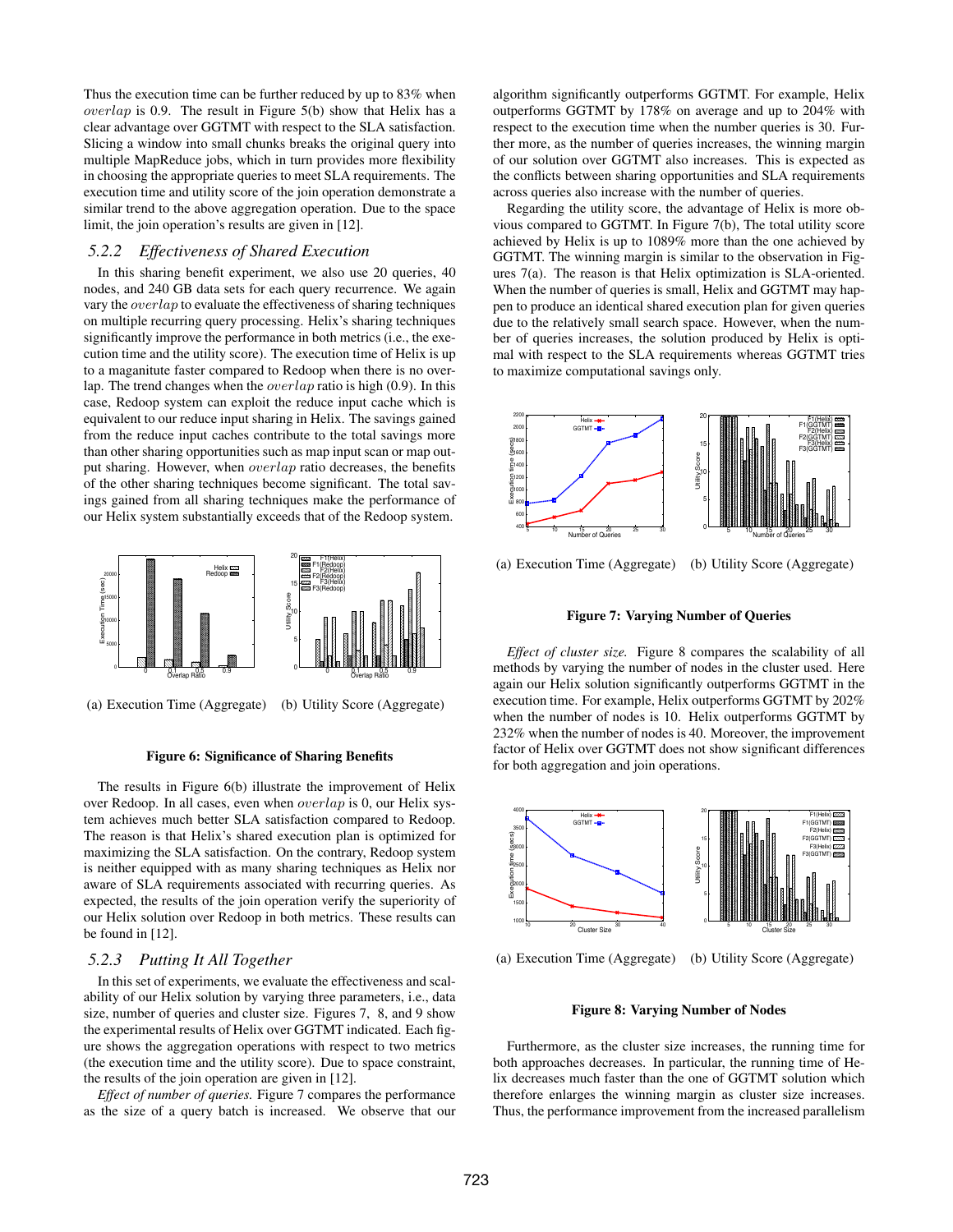using a larger cluster benefits Helix more than the GGTMT technique. The reason is that Helix system's sliced window alignment technique provides appropriate sized inputs. That enables Helix to make full use of the parallelism with more nodes are available.

In Figure 8(b), the utility score results confirm the superiority of our Helix approach over GGTMT as well. Helix is able to win in all cases. The winning margin becomes more substantial when the number of nodes increases.

*Effect of data size.* Figure 9(a) examine the execution times of Helix with different data sizes per job ranging from 80GB to 400GB. Helix significantly outperforms GGTMT again. For example, Helix outperforms GGTMT by up to 128% when the data size is 400GB for aggregation queries. This is verified by the increase of the execution time for both approaches as the data size increases. In particular, the running time of GGTMT increases much faster than for the Helix approach. This shows that the robustness of our Helix approach against varying data size. The reason behind this is that by exploiting the sliced window alignment technique and the sequential sharing method, the Helix approach can significantly reduce or even eliminate the unnecessary data recomputations.

The results in utility score metric, as depicted in Figure 9(b), prove the success of Helix approach as well. The reason behind this is that the decision of the execution ordering becomes more critical when the data size increases. Making an inappropriate ordering decision may significantly reduce the utility scores of other queries as they are blocked from processing for a long time. The solution produced by Helix can always guarantee the optimality of the execution order of the shared query groups. In other words, most useful and urgent queries are processed ahead of other queries in a shared fashion. This greatly helps the system to maximally satisfy the SLA requirements associated with the queries.



(a) Execution Time (Aggregate) (b) Utility Score (Aggregate)

#### Figure 9: Varying Size of Dataset

## 5.3 Efficiency of Helix Optimizer

In this section, we evaluate the efficiency of our Helix's B&B algorithm by comparing against two extreme solutions: a brute-force algorithm that generates the optimal sharing solution (denoted by EXH) and a random approach using the simulated annealing algorithm (denoted by RAND). We measure the optimization times to evaluate query batches of different sizes. We choose not to evaluate the quality of solutions produced by all three methods, because Helix always produces the optimal solution as EXH approach does. While the RAND methods often chooses a sub-optimal solution because it might be stuck in a local optima.

For each query size, our Helix approach outperforms both the exhaustive and random approaches by up to 7 and 2 times, respectively. When the number of queries is small (10 and 15), all three methods feature a similar optimization time. As expected, EXH is not a scalable solution when the number of queries increases. On the contrary, the Helix method achieves the same quality shared execution plan as EXH but does so in a much smaller optimization time. The random method RAND does not suffer from a significant increase of optimization time for large numbers of queries. However, it cannot guarantee any optimality regarding the produced solution.

In summary, the Helix approach guarantees to produce an optimal solution for shared execution of recurring workloads with negligible optimization time overhead.

#### 6. RELATED WORK

*Recurring Query Processing.* Recurring query processing systems [4, 5, 13] have been proposed to support large-scale data analytics applications over evolving data streams. SCOPE [4, 5] handles recurring queries by instrumenting queries to piggyback statistics collection with its normal execution. Collecting such statistics makes it possible to create a statistical profile that can be fed to the optimizer on a future invocation of the same job. Redoop [13] employs window-aware optimization techniques for recurring query execution including adaptive data partitioning, window-aware task scheduling and inter-window caching. However, none of the above systems support the optimization of multiple recurring queries.

*Multi-Query Optimization (MQO):* MQO is known to be an efficient method for handling large query workloads in traditional database systems [6, 18, 20]. Techniques have been proposed for tackling MQO problems in relational database systems, in particular, materialized views [6, 18] and common sub-expression sharing [20]. In [18], materialized views are effective techniques for implementing common sharable processing across queries. Chaudhuri et al. [6] proposed to pre-compute views over static data to be used by other subsequent queries. In the Cache-on-Demand (CoD) system [20], the intermediate and final results from existing queries are treated as caches that are usable by future queries. Such principles of keeping data generated from one query in views (i.e., caches) more recently have been leveraged in MapReduce as well as explained below.

*Multi-Query Optimization in MapReduce:* Several techniques have been proposed for sharing or reusing work across multiple queries on MapReduce. MRShare [16] aims to partition a batch of jobs into disjoint sharing groups. Specifically, MRShare combines queries that share similar MapReduce jobs into a group and processes such group as a single MapReduce job. However, MR-Share does not support general jobs that use multiple inputs (e.g., joins) nor sharing parts of the map functions. Also MRShare does not support window constraints and SLA requirements specified in recurring queries. Thus the sharing groups produced by MRShare would not provide any guarantee of exploiting unique sharing opportunities in recurring queries and thus satisfying the associated SLA requirements.

The ReStore [7] system manages the storage and reuse of intermediate results produced by MapReduce workflows. ReStore materializes map and/or reduce output of MapReduce jobs to identify reuse opportunities by future jobs, therefore avoiding redundant work. Our work differs from ReStore in both the problem focus and the developed techniques. The sharing decisions made by our technique are SLA-targeted and thus guarantee immediate reuse of materialized results whereas the materialized output produced by ReStore might not be reused at all. Moreover, our Helix system exploits sharing opportunities by executing a group of queries together as one MapReduce job. In contrast, ReStore does not support such shared query executions.

Wang el at. [23] propose two sharing techniques, the *generalized grouping technique (GGT)* and the *materialization technique*